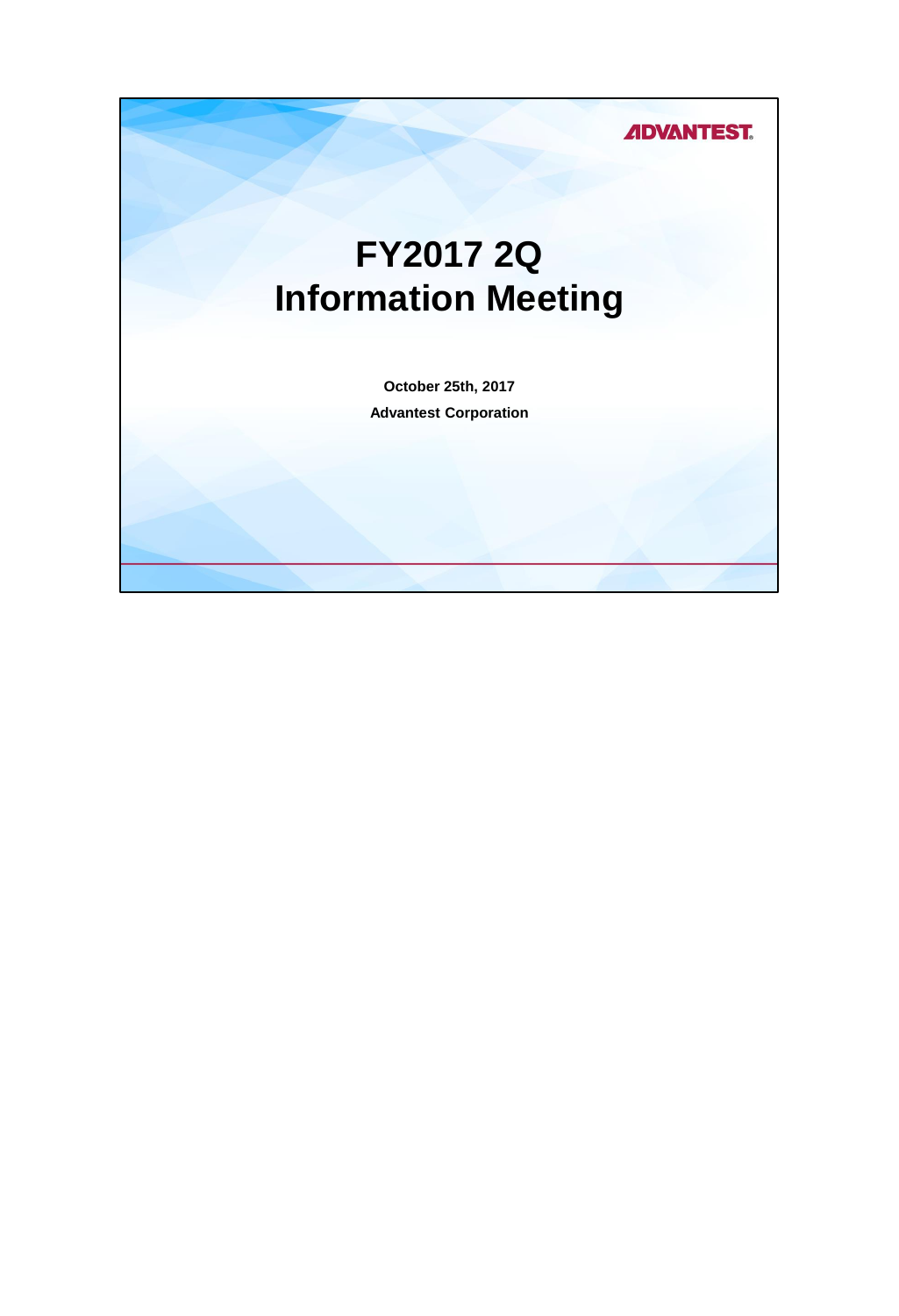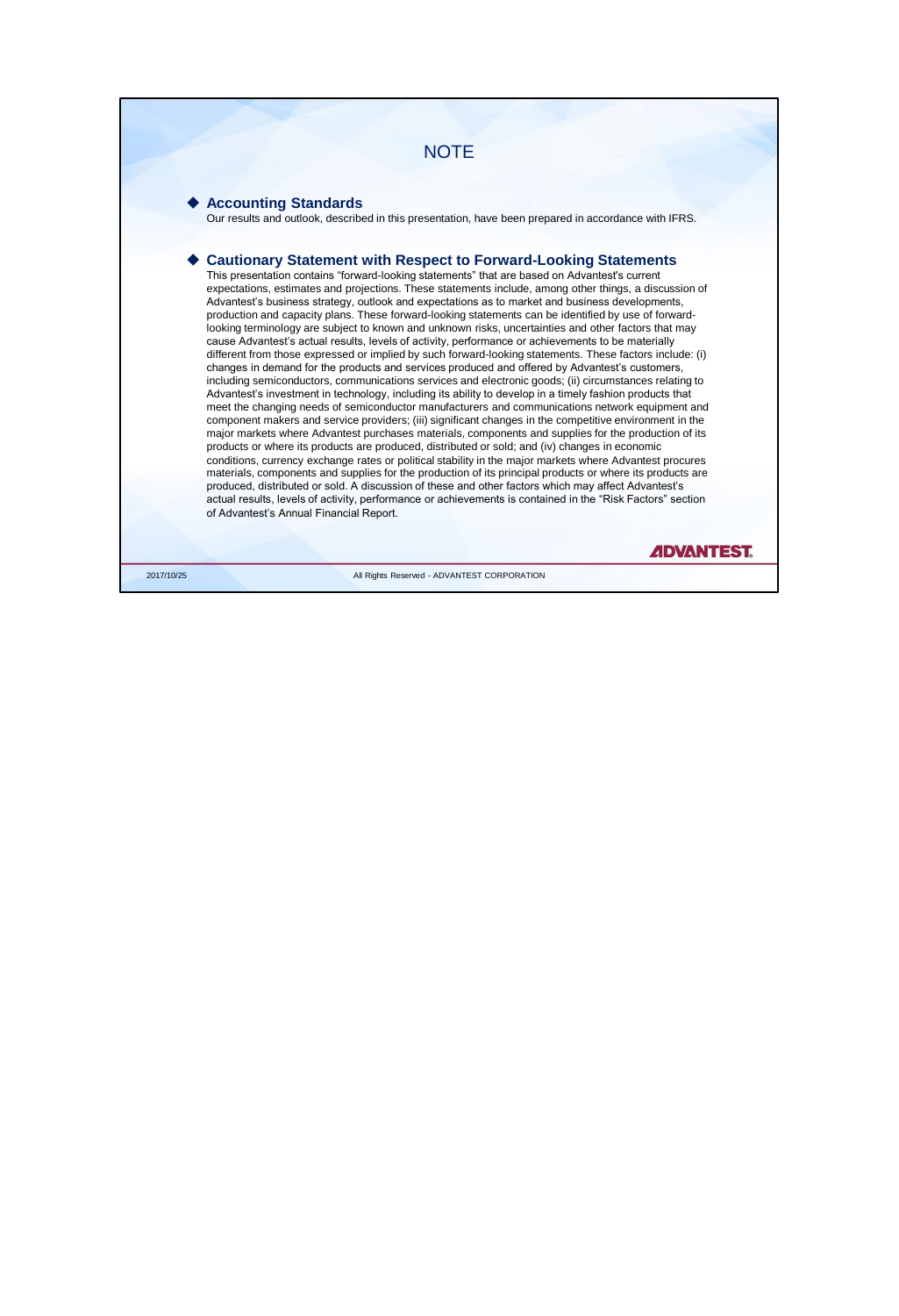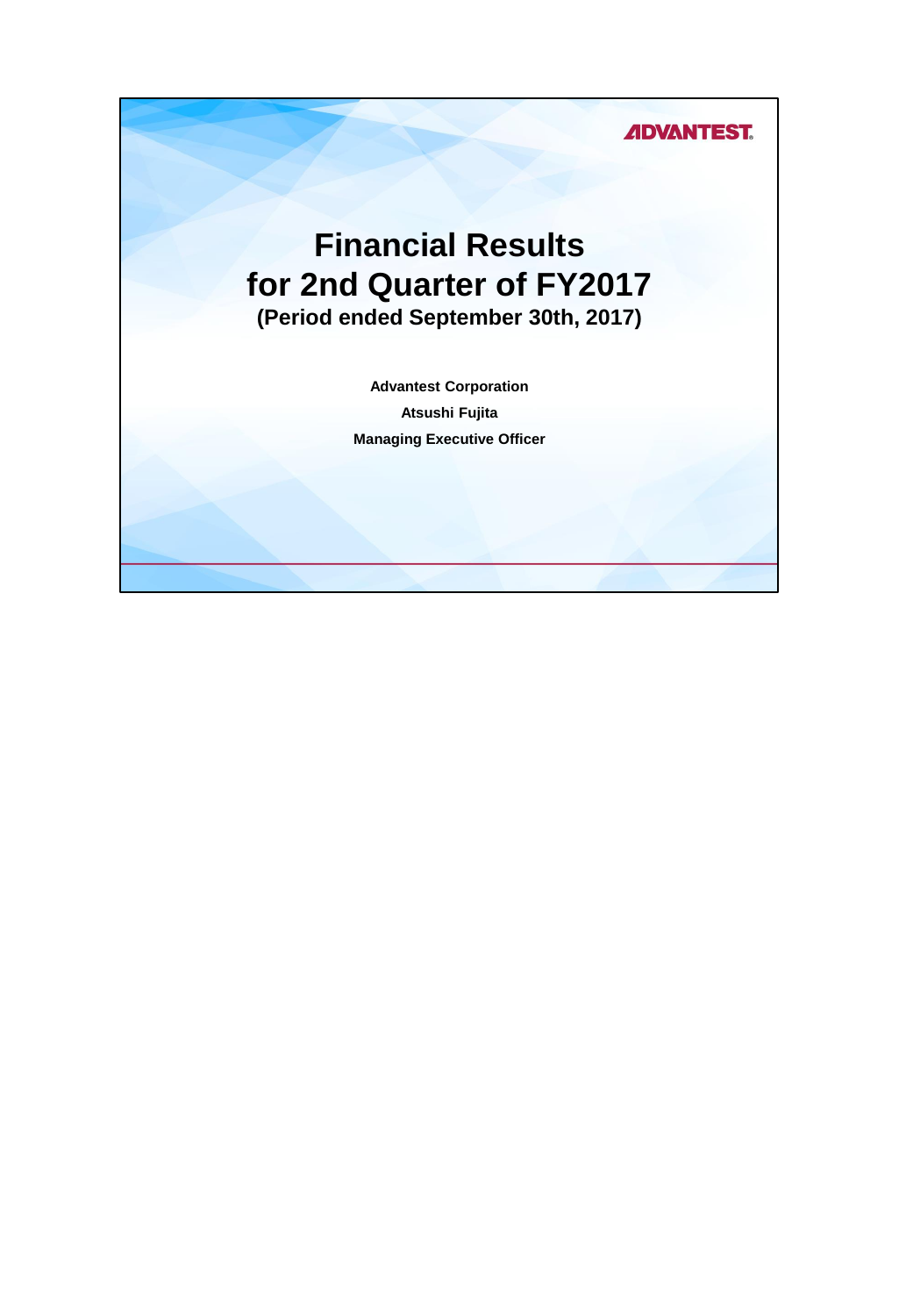## **FY2017 2Q Summary of Results**

|                            |                         |              |             |                            |             |              |              |                      |           | <b>ADVANTEST.</b>    |           |
|----------------------------|-------------------------|--------------|-------------|----------------------------|-------------|--------------|--------------|----------------------|-----------|----------------------|-----------|
| Rate                       | 1 Euro                  | ¥124         | ¥116        | ¥115                       | ¥122        | ¥121         | ¥128         | ¥7 Depreciation      |           | ¥12 Depreciation     |           |
| Exchange                   | 1 US\$                  | ¥111         | ¥104        | ¥105                       | ¥115        | ¥112         | ¥111         | ¥1 Appreciation      |           | ¥7 Depreciation      |           |
| Backlog                    |                         | 36.5         | 29.5        | 42.2                       | 42.2        | 50.9         | 59.4         | $+8.5$               | $+16.7%$  | $+29.8$              | $+101.1%$ |
| Net Income Margin          |                         | 12.2%        | 6.4%        | 0.4%                       | 14.1%       | 2.4%         | 8.2%         | $+5.8$ pts           |           | $+1.8$ pts           |           |
| Net Income                 |                         | 5.0          | 2.3         | 0.1                        | 6.8         | 1.0          | 3.9          | $+2.9$               | $+297.1%$ | $+1.6$               | $+72.1%$  |
| Income Before Tax          |                         | 6.2          | 2.9         | 0.6                        | 5.3         | 1.6          | 4.8          | $+3.2$               | $+206.6%$ | $+1.9$               | $+63.7%$  |
| Operating Income           | Operating Income Margin | 5.7<br>14.1% | 2.6<br>7.3% | 1.0<br>3.1%                | 4.6<br>9.5% | 2.2<br>5.5%  | 5.2<br>10.9% | $+3.0$<br>$+5.4$ pts | $+133.0%$ | $+2.6$<br>$+3.6$ pts | $+101.0%$ |
| <b>Gross Profit Margin</b> |                         | 62.2%        | 59.3%       | 57.6%                      | 52.4%       | 50.6%        | 52.1%        | $+1.5$ pts           |           | $-7.2$ pts           |           |
| <b>Gross Profit</b>        |                         | 25.3         | 21.0        | 18.1                       | 25.3        | 20.6         | 24.9         | $+4.3$               | $+20.9%$  | $+3.8$               | $+18.1%$  |
| Sales                      |                         | 40.7         | 35.5        | 31.4                       | 48.3        | 40.7         | 47.7         | $+7.0$               | $+17.2%$  | $+12.2$              | $+34.3%$  |
| Orders                     |                         | 43.8         | 28.5        | 44.0                       | 48.4        | 49.4         | 56.2         | $+6.8$               | $+13.8%$  | $+27.7$              | $+97.2%$  |
|                            |                         | FY2016<br>1Q | 2O          | FY2016 FY2016 FY2016<br>3Q | 4O          | FY2017<br>1Q | FY2017<br>2O | QoQ(4)               | $QoQ(\%)$ | YoY(F)               | YoY(%)    |
|                            |                         |              |             |                            |             |              |              |                      |           |                      |           |

#### ○ FY2017 2Q Results Summary

| Orders              |              | $456.2$ billion $+13.8\%$ $+46.8$ billion QoQ                                           |
|---------------------|--------------|-----------------------------------------------------------------------------------------|
| • Sales             |              | ¥47.7 billion $+17.2\%$ $+47.0$ billion QoQ                                             |
| • Gross Profit      |              | $\text{\#24.9}$ billion $\rightarrow$ +20.9% $\rightarrow$ + $\text{\#4.3}$ billion QoQ |
| • Operating Income  | ¥5.2 billion | +133.0% +¥3.0 billion QoQ                                                               |
| • Income Before Tax | ¥4.8 billion | +206.6% +¥3.2 billion QoQ                                                               |
| • Net Income        | ¥3.9 billion | +297.1% +¥2.9 billion QoQ                                                               |

- All results were up YoY, too
- Orders surpassed initial expectations and reached the highest level since 4Q FY2006
- Sales also surpassed initial expectations
- Backlog ¥59.4 billion
- Actual exchange rate ¥ 111/US\$, ¥ 128/Euro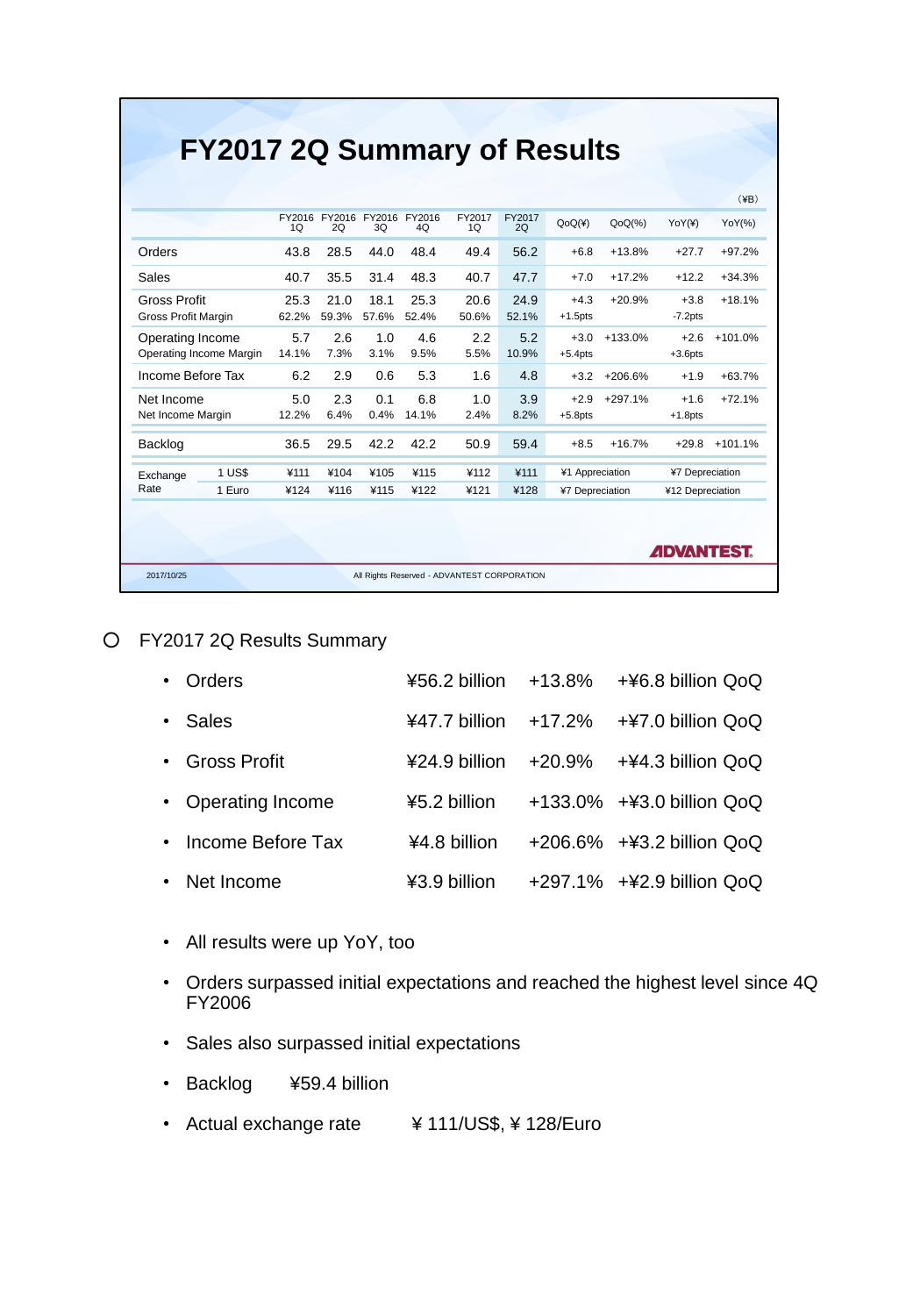

- FY2017 2Q Orders by Segment
- Semiconductor & Component Test Systems
	- $\cdot$  ¥38.8 billion  $+23\%$  QoQ of which, non-memory testers ¥18.3 billion memory testers ¥20.5 billion
	- There are normally seasonal declines each summer, but this year sales increased by 7.2 billion yen QoQ supported by robust investment by memory semiconductor manufacturers, as orders increased by 120% QoQ
	- Non-memory testers for automotive devices declined in reaction to the concentration of orders in 1Q
	- Strong growth in memory testers for NAND flash memory and solid growth in memory testers for DRAM as well. As a result, quarterly memory tester orders reached the 20 billion yen mark for the first time since 1Q FY2007
- Mechatronics Systems
	- $\cdot$  \times  $\pm$ 4% QoQ
	- Solid growth based on robust investment in memory testers in line with demand
- O Services, Support and Others
	- $\cdot$  ¥6.2 billion  $-10\%$  QoQ
	- Due to falling in the seasonal period between renewals of maintenance contracts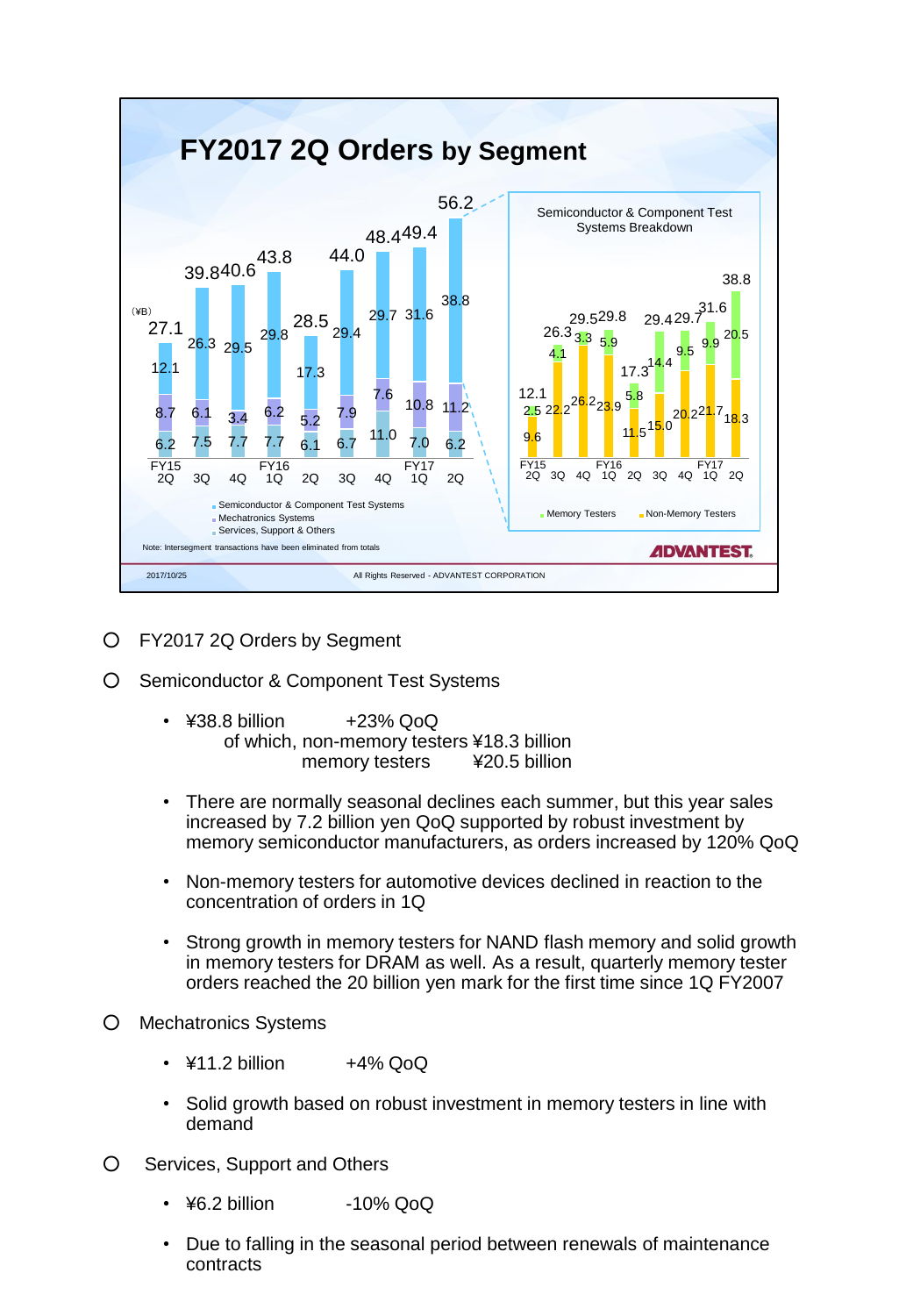

- FY2017 2Q Orders by Region
	- Regions where orders fluctuated considerably QoQ:

#### China

Demand for NAND flash memory testers rose and orders were up 100% QoQ

• South Korea

Demand for testers for both NAND flash memory and DRAM rose, and orders were up 50% QoQ

• Taiwan

Demand for NAND flash memory testers rose and orders were up 20% QoQ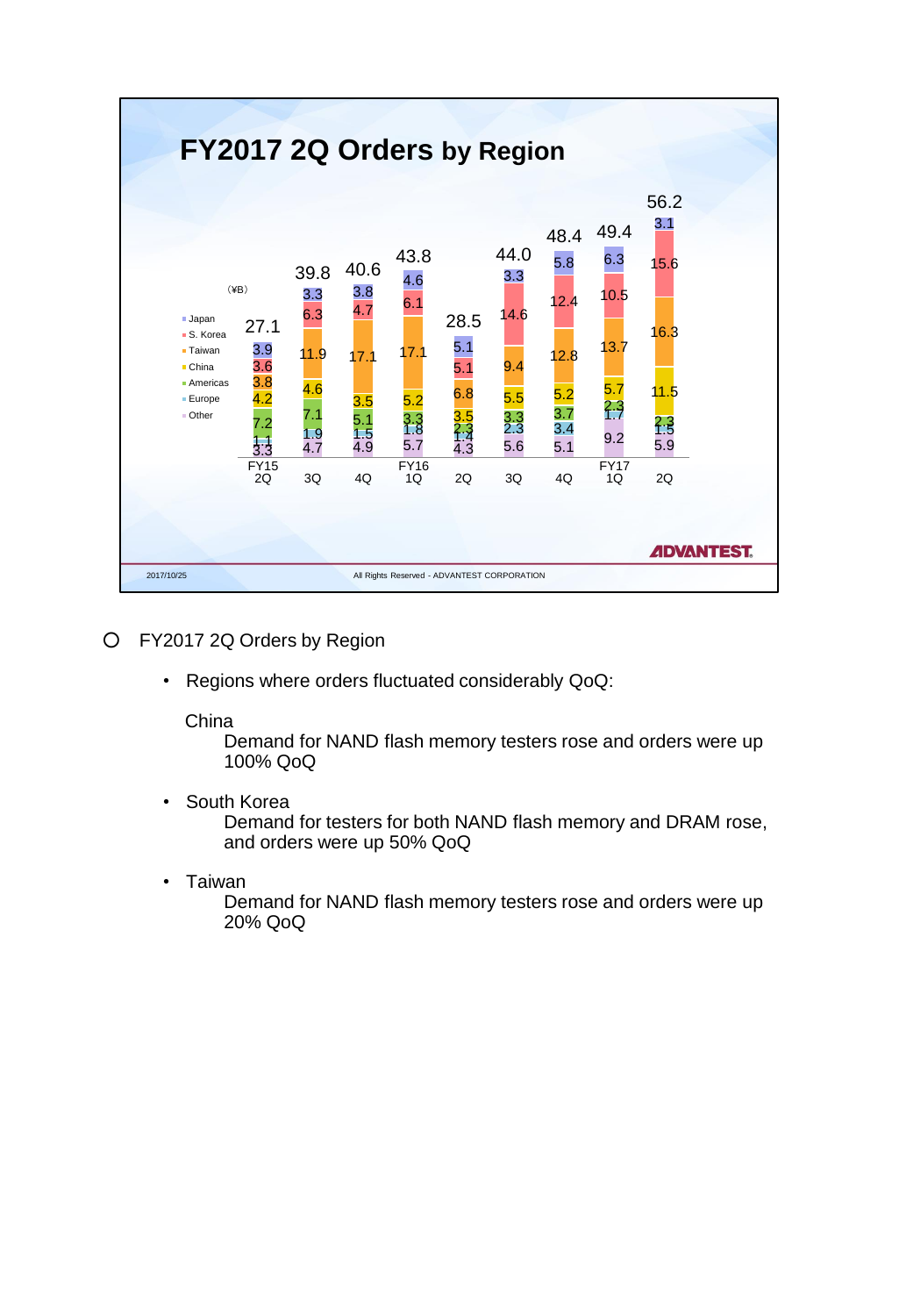

- FY2017 2Q Sales by Segment
- Semiconductor & Component Test Systems
	- $\cdot$  ¥31.0 billion  $+16\%$  QoQ of which, non-memory testers ¥18.8 billion memory testers ¥12.2 billion
	- Sales for non-memory testers increased for servers
	- Sales of memory testers exceeded the target of 10.0 billion yen in this quarter as well. Along with solid growth in testers for NAND flash memory, replacement demand for the older DRAM testers proceeded as well
- Mechatronics Systems
	- $49.6$  billion  $+34\%$  QoQ
	- Device interface sales increased in response to the demand for memory testers
	- Sales of test handlers for automotive semiconductors were also strong
- O Service, Support and Others
	- $\cdot$  \times  $+3\%$  QoQ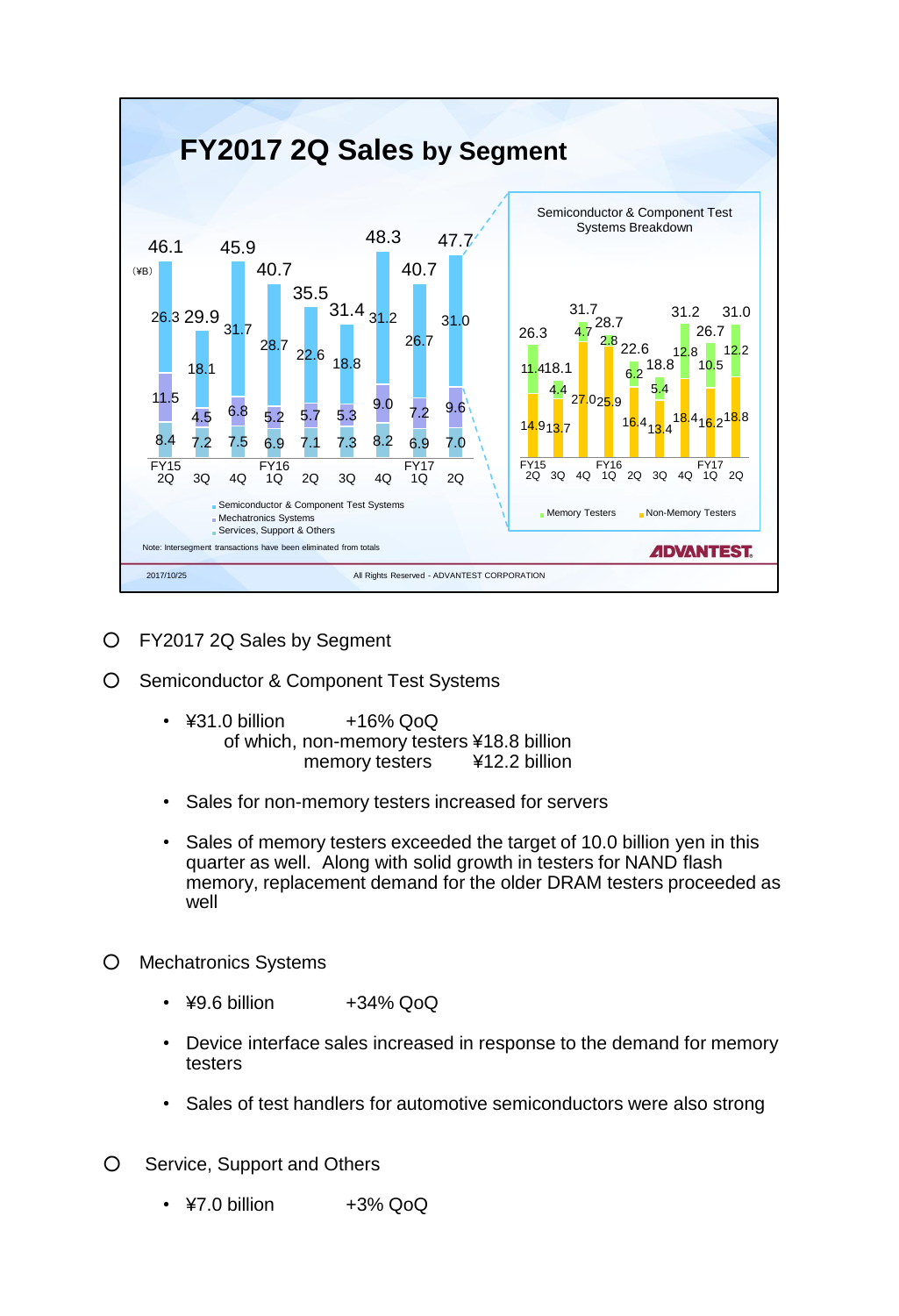

#### ○ FY2017 2Q Sales by Region

Regions where sales fluctuated significantly QoQ:

China

Sales increased for NAND flash memory testers and were up 50% QoQ

Other Regions

Sales of testers and handlers for automotive semiconductors increased, driven by increased orders in 1Q

As a result, Advantest's overseas sales ratio in 2Q was 93.2%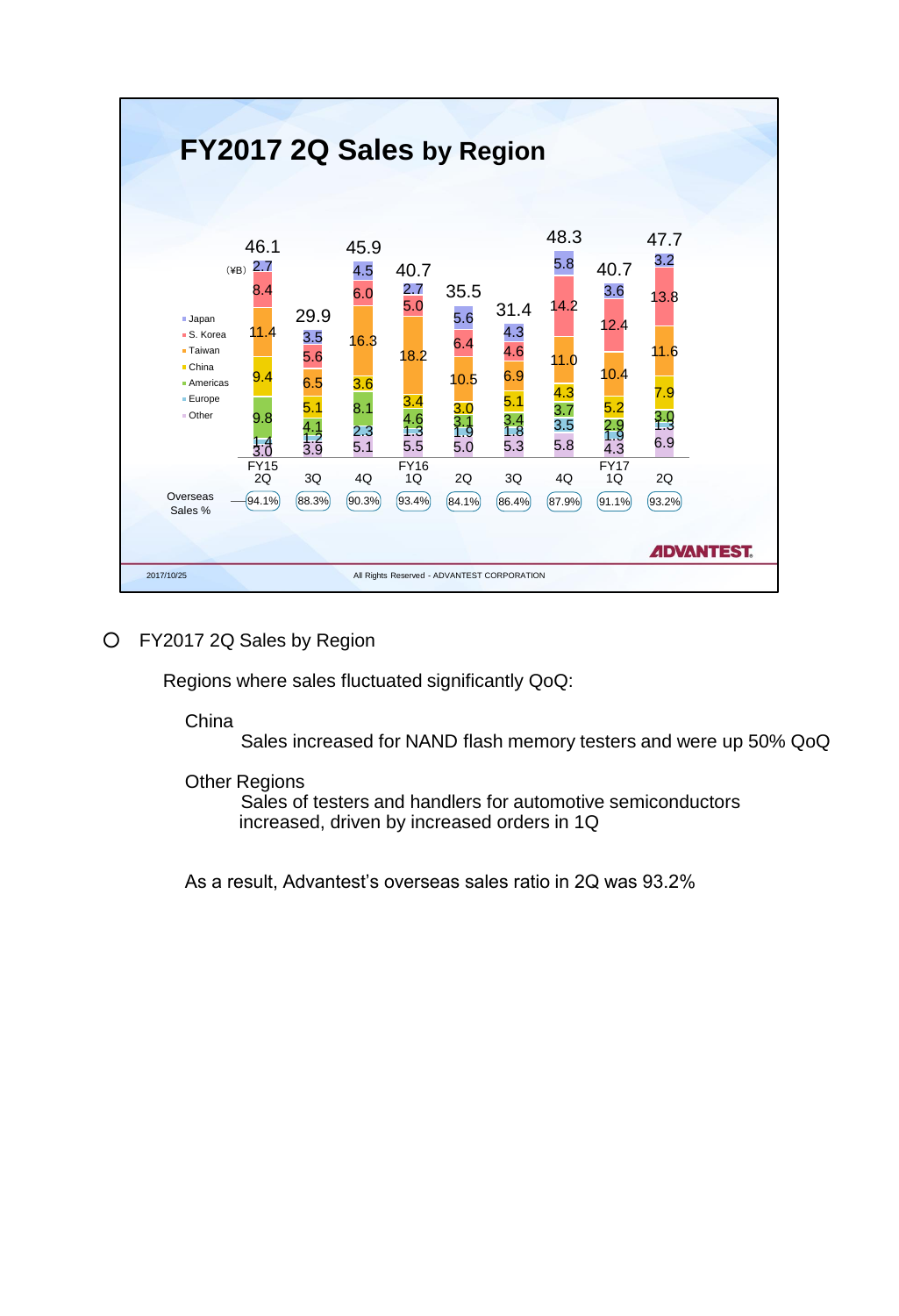

- FY2017 2Q Sales / Gross Profit / Operating Income
	- Gross Profit +\f4.3 billion QoQ \test{424.9 billion
	- Gross Margin  $+1.5$  points QoQ 52.1%
		- Gross margin has been recovered after hitting bottom in 1Q. However, due to the product mix, it has not improved to the level expected in the initial plan.
	- SG&A +¥1.3 billion QoQ ¥19.7 billion R&D expenses increased to meet customer requirements, and Eurodenominated expenses increased due to the appreciation of the Euro against the yen
	- Operating Income +¥3.0 billion QoQ ¥5.2 billion
	- Operating Margin +5.4 points QoQ 10.9%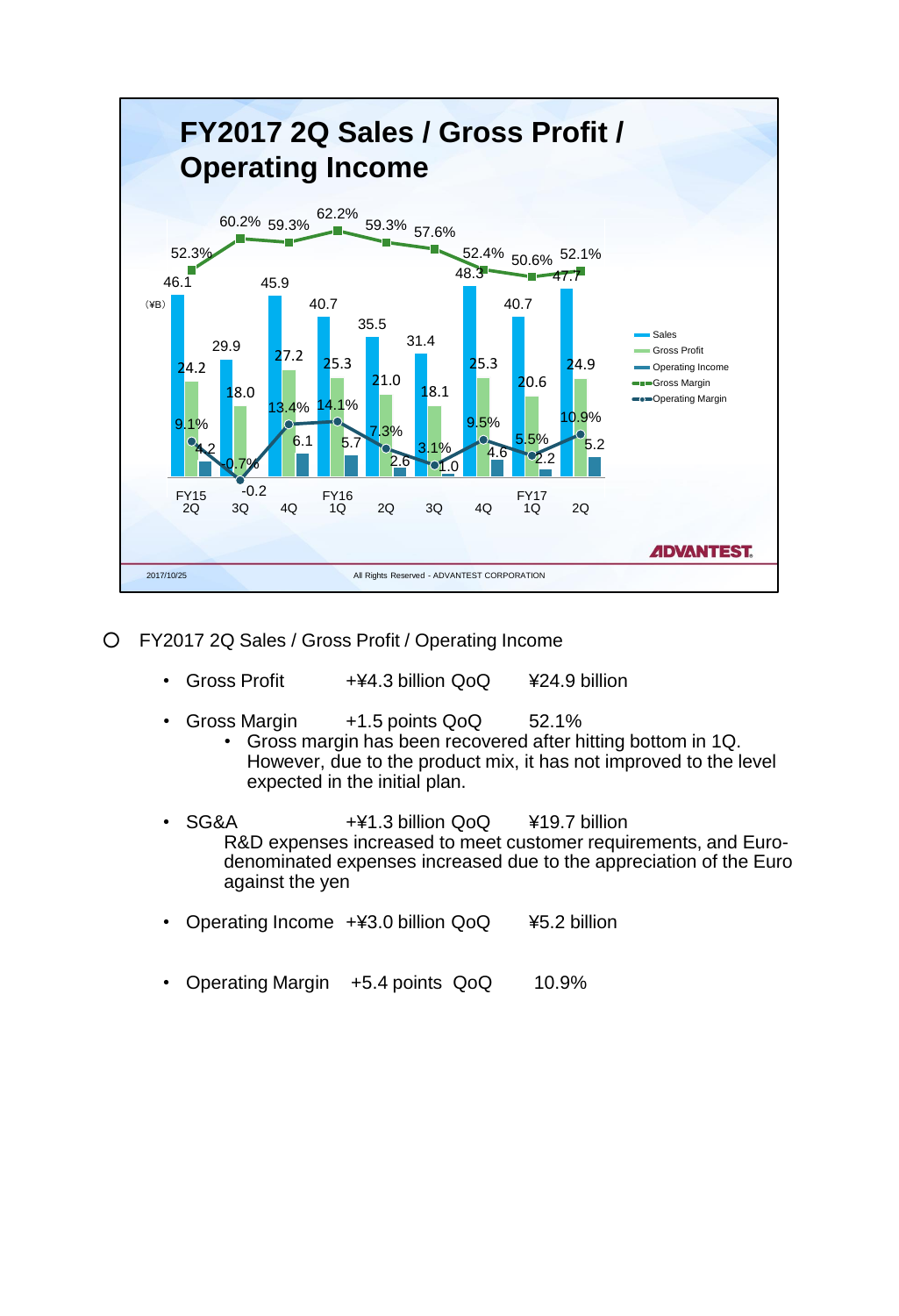

- FY2017 2Q R&D Expenses / Capex / Depreciation and Amortization
	- R&D Expenses  $\overline{48.4}$  billion R&D investment increased to meet customer requirements
	- Capex ¥1.2 billion
	- Depreciation and Amortization ¥1.2 billion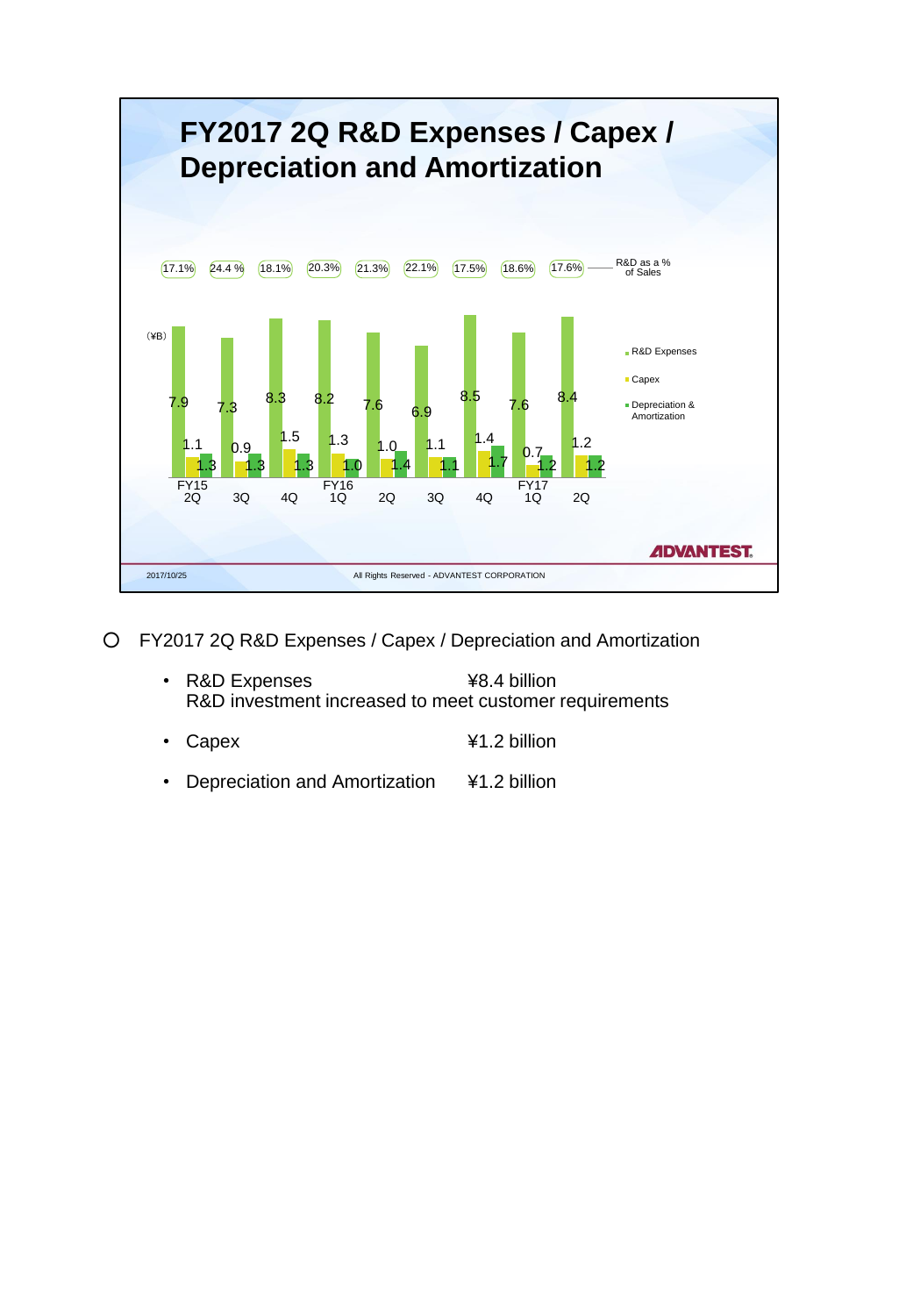

- Balance Sheet for Period Ending September 30, 2017
	- Cash & Cash Equivalents: ¥91.7 billion ¥8.9 billion up from the end of the previous quarter
	- Inventories: ¥42.7 billion ¥3.3 billion up from the end of the previous quarter Linked to the increase in orders received
	- Equity Attributable to Owners of the Parent: ¥113.9 billion
	- Ratio of Equity Attributable to Owners of the Parent: 49.8% 0.5 points down from the end of the previous quarter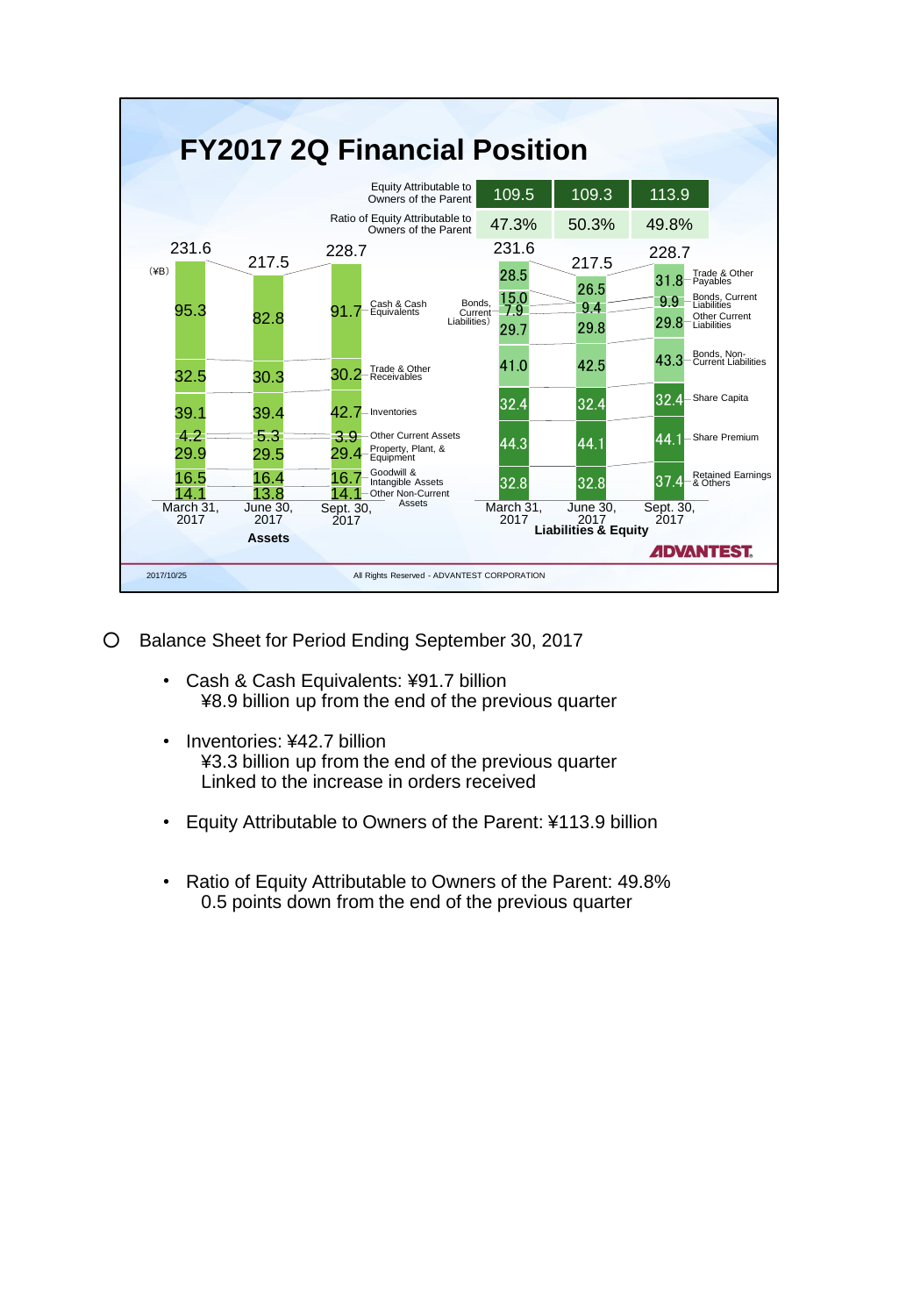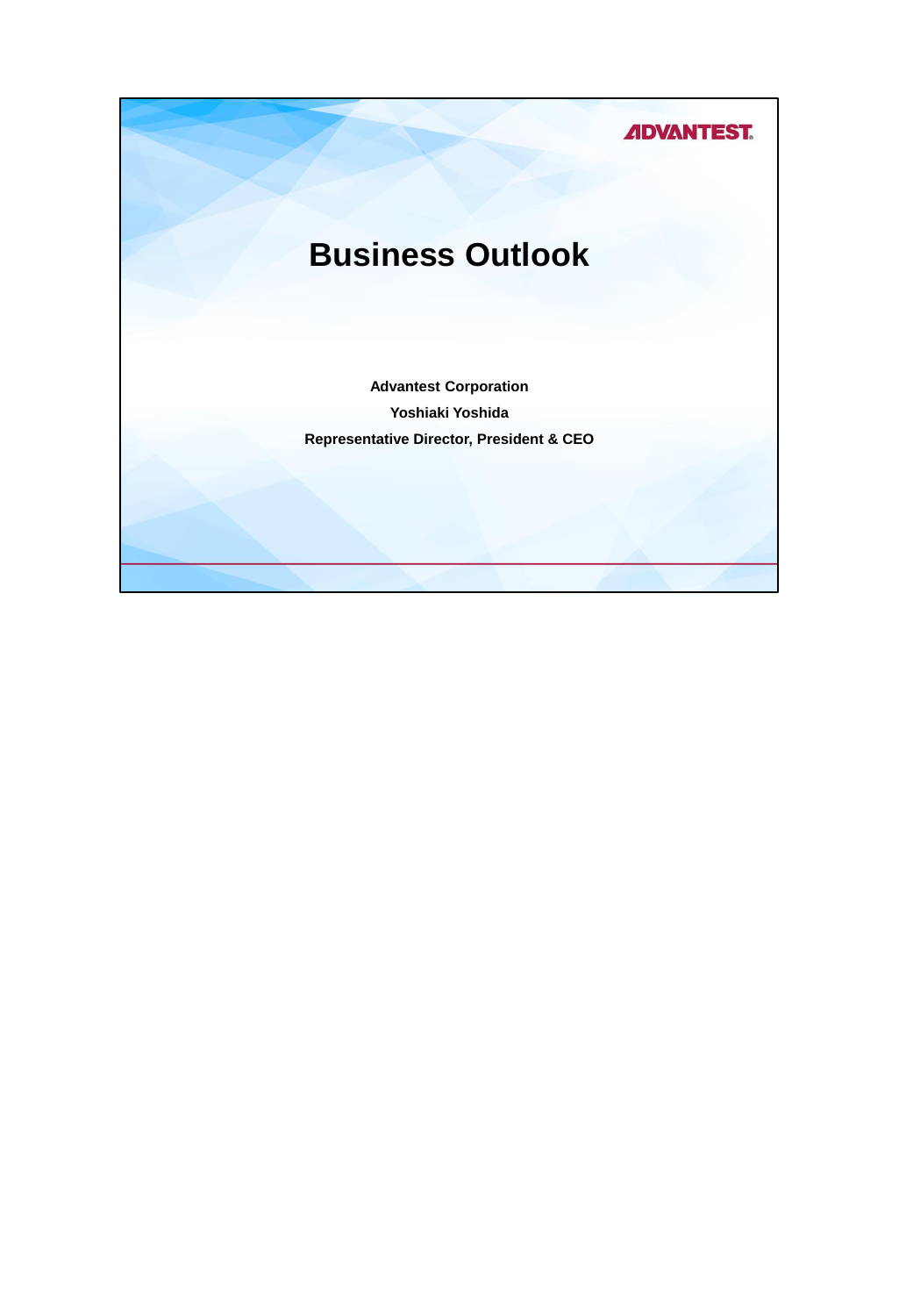

- Signs of Change in the Tester Market
	- This slide was shown at the time of the April earnings report.
	- It shows that in our company's view, there are signs of change in the tester market in the form of an expansion in demand for tests.
	- Specifically, we pointed out that the demand for massive data storage, the computing capacity enhancements and high speed communications will increase as the Digital Transformation proceeds. As a result, the tester market will be positively affected because the production of small, energyefficient semiconductors will grow and the reliability of semiconductors will be emphasized.
	- In April, we labeled these as "signs of change", and now this forecast is becoming reality.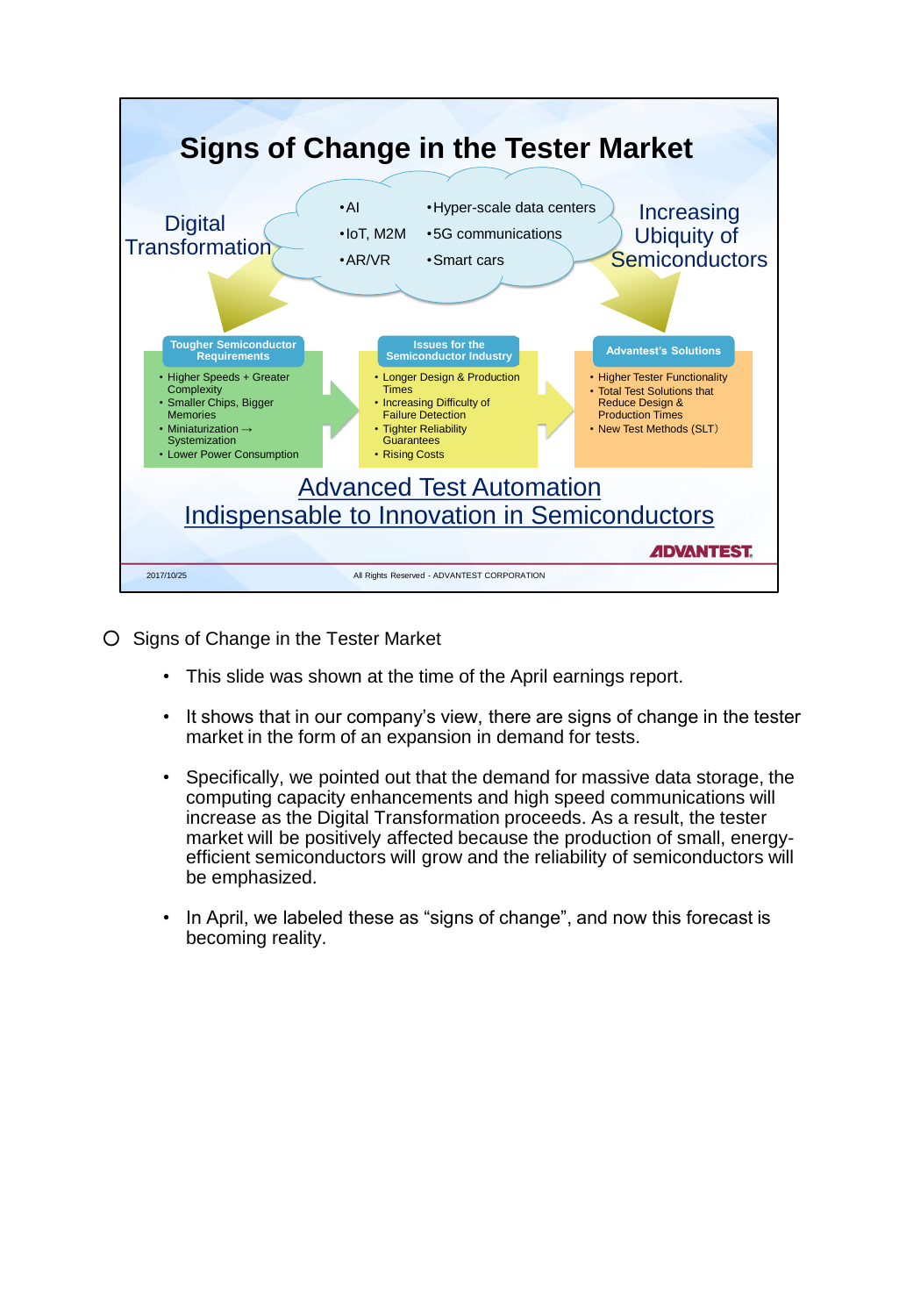

- Changes in the Market Environment
	- The capacity and complexity of semiconductors is increasing continually, and this is triggering the demand for high-performance testers. Orders should increase in response.
	- The demand for semiconductors used in data centers and in automobiles is also rising. This in turn is increasing the need for guaranteeing the reliability of semiconductors.
	- As a result, there is great pressure to increase the reliability of semiconductors and testing is deemed critical to reliable performance. Although there is a general trend toward reduced test times, further reductions are becoming more difficult.
	- We recorded orders for memory testers in 2Q at a level not seen in 10 years. We believe that this reflects the ramping up of the semiconductor market, and changes in the market environment and market structure for these kind of testers.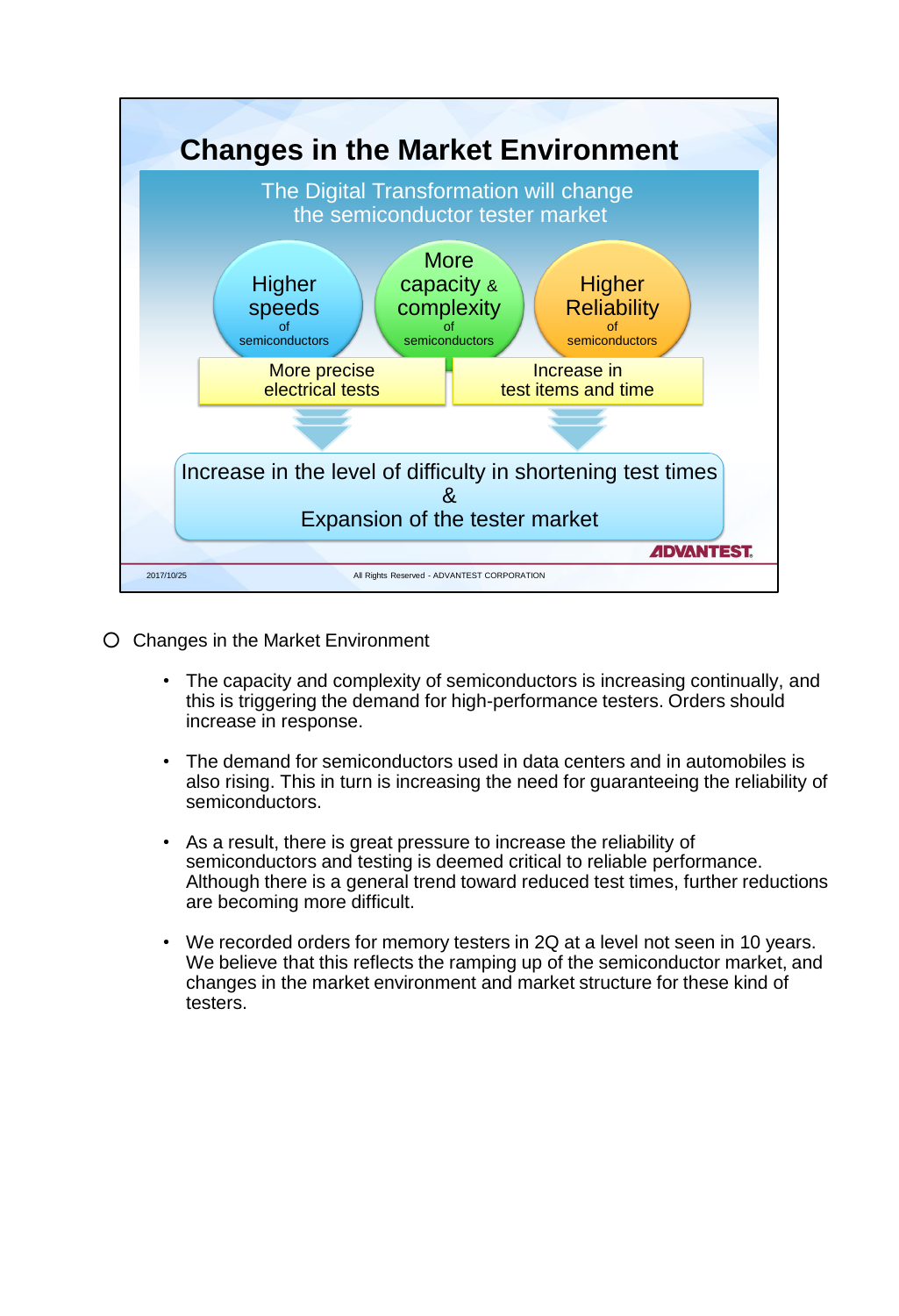

○ Changes in the Market Environment

- I will explain the changes in the market environment using 3D NAND as an example.
- Due to the wider adoption of Big Data and IoT, the demand for 3D NAND used to store such data is increasing.
- In order to increase the data capacity, in 3D NAND, memory capacity is being increased through additional vertical layers and higher bit counts.
- Now, the testing time of memory semiconductors is proportional to memory capacity. As the number of layers and bit counts are increasing, testing times tend to become longer. As a result, the demand for testers is increasing.
- As semiconductor scale and reliability needs increase, we believe that future demand for testers of such semiconductor devices will start to increase.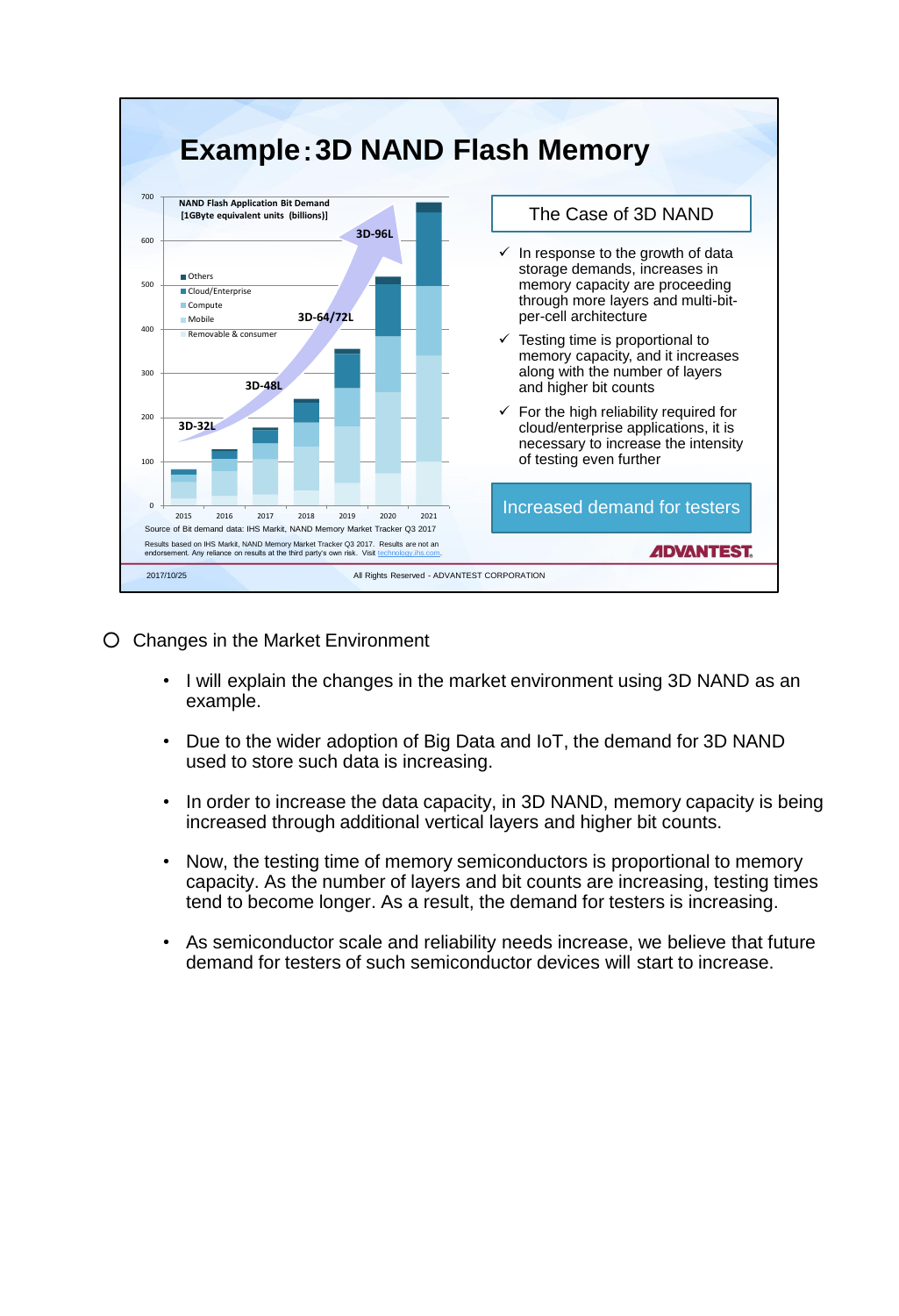| <b>Market Forecast for CY2018</b>                                                                               |                                                              |                        |
|-----------------------------------------------------------------------------------------------------------------|--------------------------------------------------------------|------------------------|
|                                                                                                                 | Market size                                                  | YoY change             |
| Non-memory tester market                                                                                        | $$2,200M \sim 2,300M$                                        | ca. $+10\%$ to $+15\%$ |
| Memory tester market                                                                                            | ca. \$800M                                                   | ca. $+5\%$ to $+10\%$  |
| $\checkmark$ In the non-memory tester market, the growth drivers will be                                        | miniaturization and improved functionality of logic IC chips |                        |
| $\checkmark$ As in 2017, the demand for memory testers will continue to<br>be at a high level for several years |                                                              |                        |
|                                                                                                                 |                                                              | <i>A</i> DVANTEST      |
| 2017/10/25                                                                                                      | All Rights Reserved - ADVANTEST CORPORATION                  |                        |

○ The market forecast for calendar year 2018

- We feel confident that the importance and demand for testers is increasing. Our market outlook for the coming year in this environment is as follows.
- The market for non-memory testers in 2018 is expected to reach \$2,200 million to \$2,300 million owing to developments such as miniaturization and improved functionality of ICs. YoY growth of 10% to 15% is expected.
- The market for memory testers in 2018 is expected to be around \$800 million. The growth forecast for this is about YoY 5 to10%. As the production volume and memory capacity increases coupled with the increased testing time, the high level of demand is expected to continue for several years.
- Next year, we expect the total market for non-memory and memory testers to reach as high as \$3,000 million.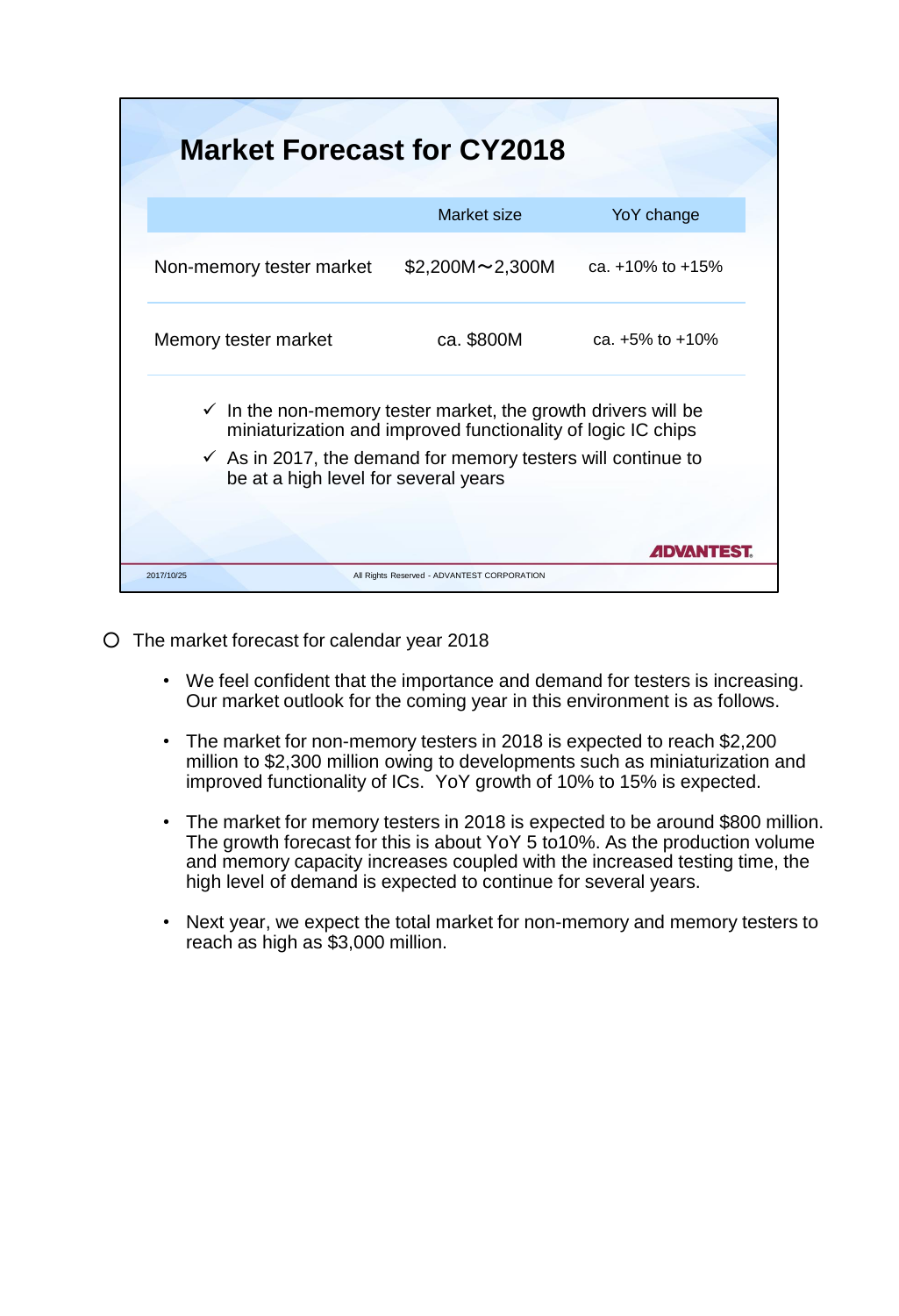

- Key points for the second half of FY2017
	- We will make investments and carry out measures in the second half to increase future performance, where we can see the future expansion of the market.
	- First, we will increase R&D spending above the level planned at the beginning of the fiscal year, aimed at promising technologies for the future.
	- Furthermore, we are strengthening our sales and support resources in the markets where increased sales are expected.
	- We have taken steps beginning from the last fiscal year to improve production capacity to keep pace with the increase in demand. However, the increase in demand for testers and peripheral equipment exceeded the levels initially expected, necessitating additional measures. Along with responding to the steep increase in demand here and now, we are making preparations with an eye toward next year's market expansion.
	- Capex will be increased to strengthen R&D and increase production capacity.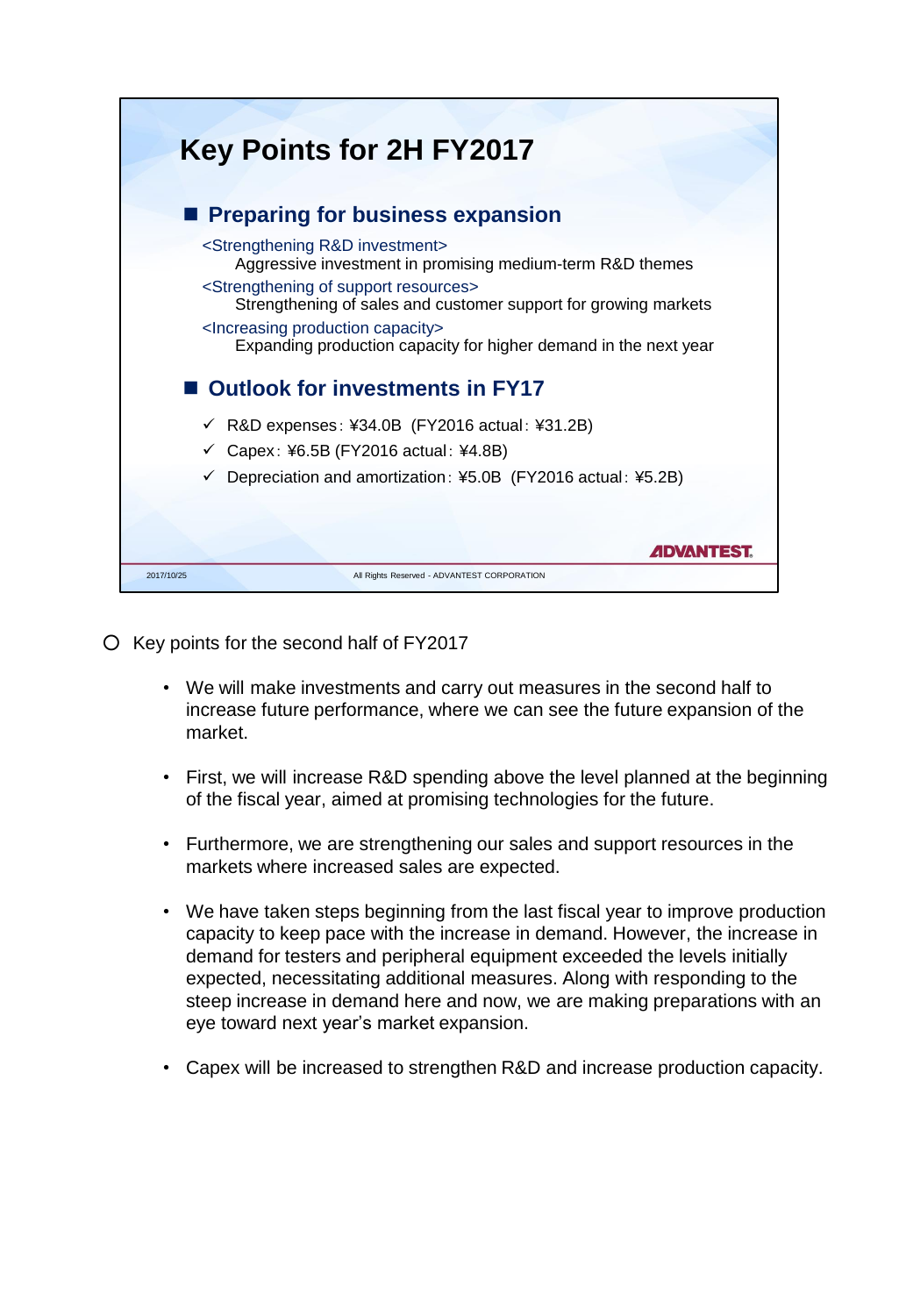

- Outlook by Segment: Semiconductor & Component Test System Segment
	- First, let's look at the outlook for non-memory testers.
	- Business related to Chinese smartphones is recovering but its pace is slower than expected. Thus, recovery of tester demand has been lagging. We expect demands for non-memory testers to fully recover in the 4Q and then grow in the next fiscal year.
	- Testers for OLED drivers and automotive semiconductors are expected to continue to see solid demand in both the first and second half.
	- The outlook for overall sales in the non-memory tester segment is expected to be ¥70.5 billion, ¥500 million higher than previously expected.
	- In the future, in the non-memory tester market, we believe that promising technologies such as AI, 5G telecommunication, and ADAS that are able to showcase the strengths of our company will arrive.
	- The semiconductors used in such advanced technologies will increase the level of difficulty and complexity of tests, and higher levels of reliability will be required. We look forward to this becoming the center of the future growth of the tester market.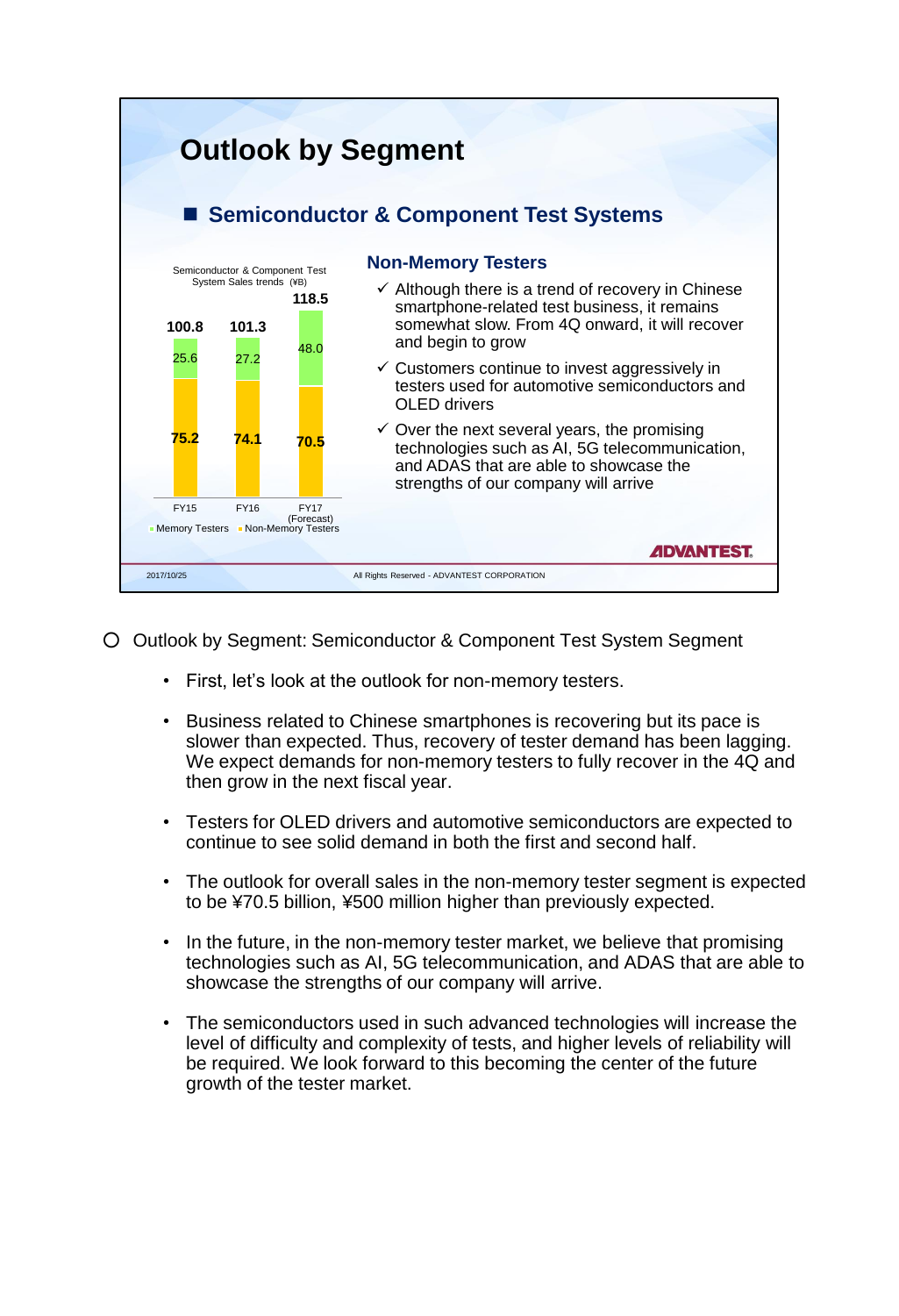

- Outlook by Segment: Semiconductor & Component Test System Segment
	- Next, let's discuss memory testers
	- For NAND, we forecast that capacity expansion by memory manufacturers will continue in wafer test processes for mass production of 64 layer and 72 layer 3D NAND and in burn-in processes to guarantee reliability. Demand in NAND testers for both front-end and back-end processes is increasing compared to the previous three months.
	- In DRAM, we expect that the demand for high-speed memory testers and investments to replace older DRAM testers to improve productivity will continue.
	- As a result of the above factors, we expect sales in the memory tester segment to increase by ¥4.0 billion to ¥48.0 billion.
	- The memory tester market in this year will increase YoY by 60%, and we expect it to increase by an additional 5% to 10% next year.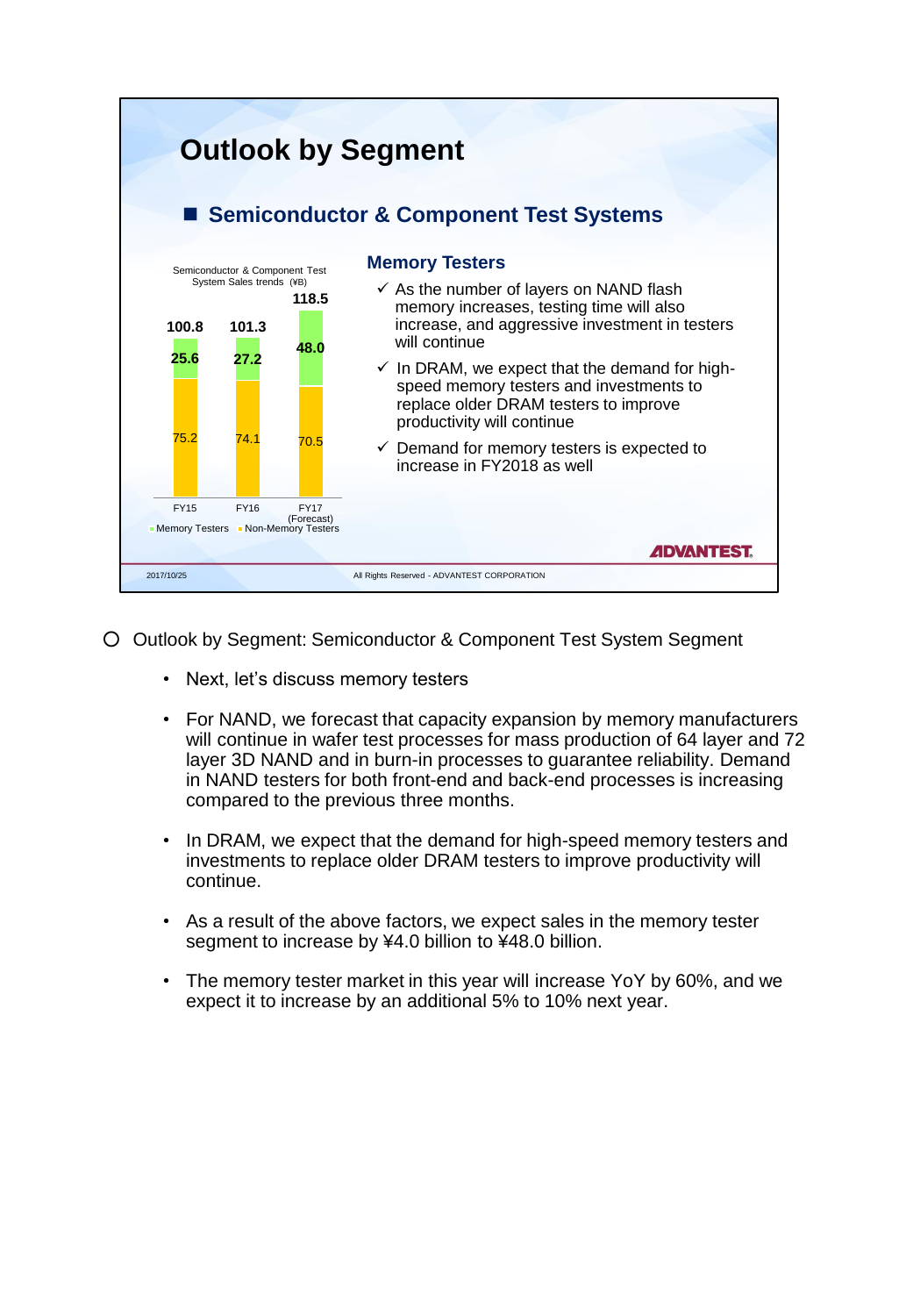

○ Outlook by Segment: Mechatronics Segment and Services, Support, & Other **Segment** 

- The outlook for this fiscal year in the Mechatronics segment is ¥30.5 billion, an increase of ¥3.5 billion over the previous estimate.
- Due to the increase in orders for memory testers, the demand for compatible device interfaces and handlers is also growing.
- Growth is expected in SoC handlers as well. Our company has strengths in temperature control technology, which is required for automotive semiconductors test and high-end SoC test.
- The Nanotechnology business is expected to remain stagnant this fiscal year. It is expected to recover from next fiscal year as the leading manufacturers will migrate to an advanced node.
- The sales forecast for the Services, Support and Other Segment is ¥31.0 billion this fiscal year, the same as the previous estimate.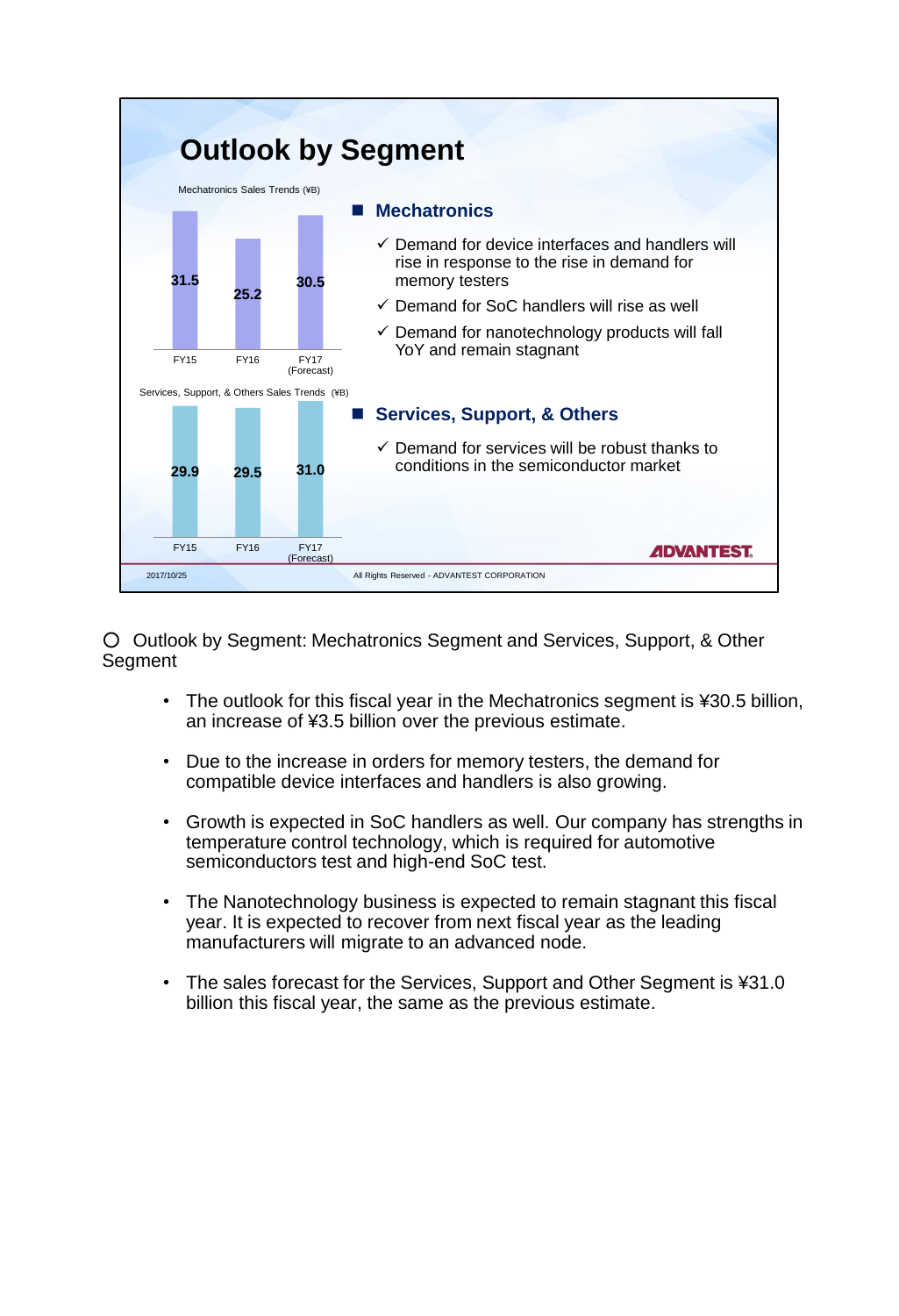| <b>FY2017 Financial Results Forecast</b>                                                                                                                                                                        |              |                              |                                 |                                     | $(\yen B)$           |
|-----------------------------------------------------------------------------------------------------------------------------------------------------------------------------------------------------------------|--------------|------------------------------|---------------------------------|-------------------------------------|----------------------|
|                                                                                                                                                                                                                 | FY2016       | FY2017<br>Forecast<br>(July) | FY2017<br>Forecast<br>(October) | VS.<br>FY2016<br>$(\Delta)$         | VS.<br>FY2016<br>(%) |
| Orders                                                                                                                                                                                                          | 164.7        | 175.0                        | 188.0                           | $+23.3$                             | $+14.2%$             |
| Backlog                                                                                                                                                                                                         | 42.2         | 45.2                         | 50.2                            | $+8.0$                              | $+19.0%$             |
| Sales                                                                                                                                                                                                           | 155.9        | 172.0                        | 180.0                           | $+24.1$                             | $+15.4%$             |
| Semiconductor & Component Test systems                                                                                                                                                                          | 101.3        | 114.0                        | 118.5                           | $+17.2$                             | $+17.0%$             |
| Mechatronics                                                                                                                                                                                                    | 25.2         | 27.0                         | 30.5                            | $+5.3$                              | $+21.1%$             |
| Services, Support & Others                                                                                                                                                                                      | 29.5         | 31.0                         | 31.0                            | $+1.5$                              | $+5.1%$              |
| Operating Income<br>Operating Income Margin                                                                                                                                                                     | 13.9<br>8.9% | 18.0<br>10.5%                | 18.0<br>10.0%                   | $+4.1$<br>$+1.1$ pts                | $+29.4%$             |
| Income Before Tax                                                                                                                                                                                               | 15.0         | 18.2                         | 17.0                            | $+2.0$                              | $+13.2%$             |
| Net Income<br>Net Income Margin                                                                                                                                                                                 | 14.2<br>9.1% | 15.0<br>8.7%                 | 14.5<br>8.1%                    | $+0.3$<br>$-1.0$ pts                | $+2.1%$              |
| <b>1 US\$</b>                                                                                                                                                                                                   | ¥108         | ¥110                         | ¥110                            | ¥2 Depreciation<br>¥11 Depreciation |                      |
| <b>Exchange Rate</b><br>1 Euro                                                                                                                                                                                  | ¥119         | ¥120                         | ¥130                            |                                     |                      |
| Forex sensitivity towards annual operating income:<br>for US\$ is ¥400 million, for Euro is -¥100 million, in the case of a ¥1 depreciation<br>Note: Intersegment transactions have been eliminated from totals |              |                              |                                 |                                     | <b>ADVANTEST.</b>    |

#### ○ FY2017 Financial Forecast

• Finally, the results expected for this fiscal year are as follows.

| • Orders           | ¥188.0 billion |
|--------------------|----------------|
| • Sales            | ¥180.0 billion |
| • Operating income | ¥18.0 billion  |
| • Net Income       | ¥14.5 billion  |

- While on the one hand, the demand forecast and sales forecast have increased, the operating income forecast remains the same.
- The reasons for this are, first of all, the assumed yen-Euro exchange rate was revised to be 130 yen to the Euro. Due to this revision, income was negatively affected by ¥1.0 billion for the year.
- Also, based on the most recent business outlook, 2H gross margins are expected to worsen more than had been expected in July. This will negatively impact income by approximately ¥2.0 billion..
- Furthermore, in order to continue supporting increased R&D, strengthening of support resources and increases in production capacity, we are expecting the costs of these to increase by approximately ¥1.0 billion.
- These three negative factors taken together will end up offsetting the increase in operating income associated with higher revenues.
- Finally, the difference from the previous forecast in income before income taxes and in net income reflect the foreign exchange losses generated by Euro appreciation against the yen in the first half of the fiscal year.